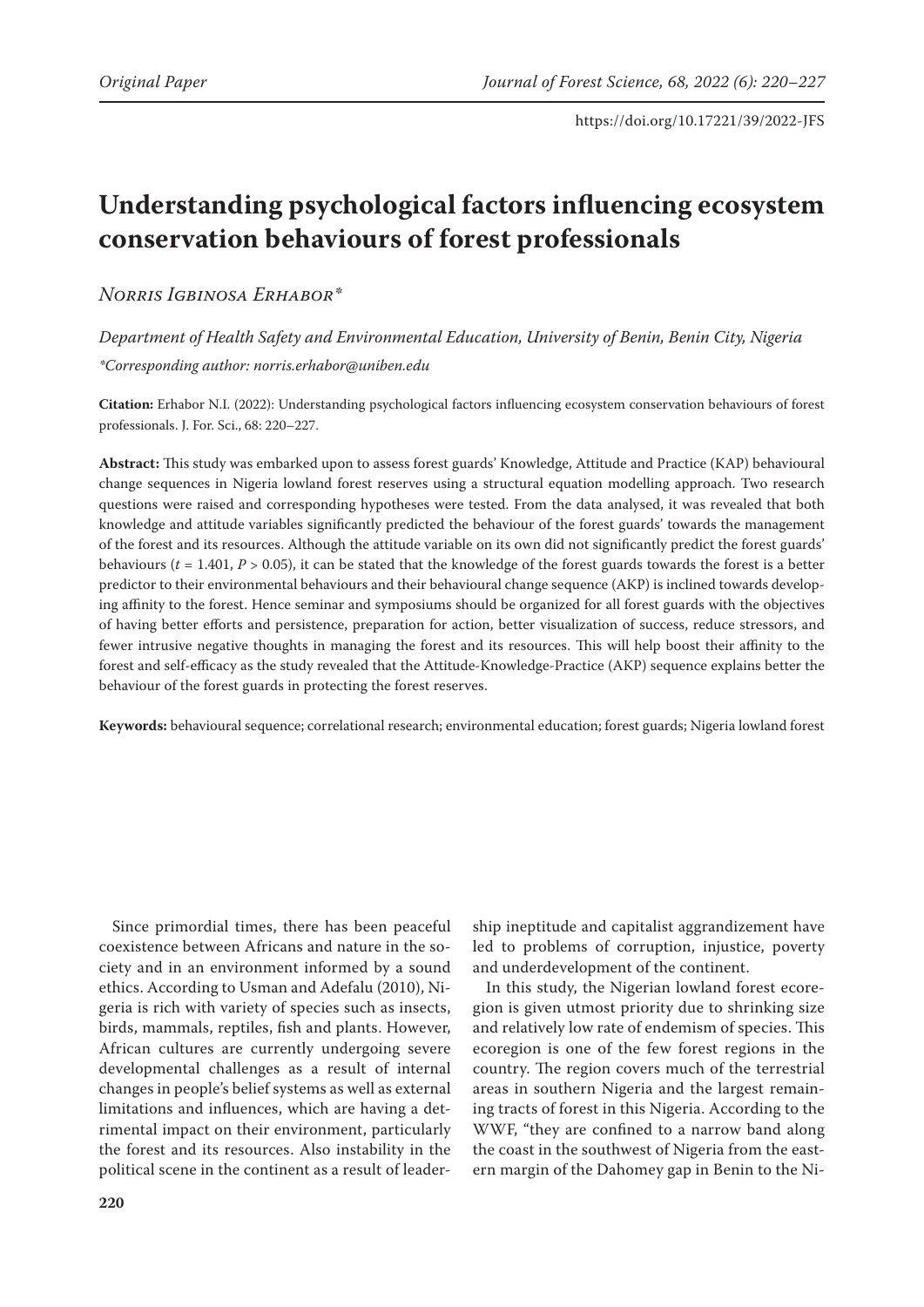ger River in the west" (WWF 2018). The Nigerian Lowland Forest ecoregion is restricted to a small aspect of the coast in the Nigeria southwest region, from the east of the Dahomy gap in Benin to the west of the Niger River. The ecoregion pushes into about 110 km into the lands as it widens in Bendel State (now Edo State). This ecoregion becomes smaller in the southwestern part, signifying the previous aspect of the forest. Furthermore, this lowland forest region in Nigeria is differentiated from the coastal region by some group forest types (mangroves and swamp forest) in Nigeria southwest and southsouth. To further describe the forest, the forest is steadily substituted in the Northern part by the savanna vegetation which also creates the boundary in the east. However, in the northeastern part of the Niger River, there is a demarcation between the Nigerian Lowland Forests and the Cross-Niger Transition Forests, thus the partial wedge between the two ecoregions is established. This wedge is the Niger Delta swamp forest ecoregion.

This ecoregion was once regarded some decades ago as a hub for a variety of species but presently, this lowland forest in Nigeria is tagged as critical or endangered according to studies by the World Wildlife Fund (WWF 2018). Despite the presence of forestry officials, poor forest management and poor enforcement of tree regeneration policy have been noticed. This has resulted in the alarming rate of deforestation in this ecoregion. Also USAID (2008) posited that about 69% of individuals in the country dwell in rural areas and they rely on farming and other forest resources for sustenance. This tends to put a lot of pressure on the natural habitats. Thus, the proper forest management practice is paramount to ensure the good management of the forest and actualizing the sustainable development goals.

Forest guards are seen as critical line officers of the forest whose responsibilities span the day-to-day management decisions in the protection of the forest and its resources. Measures of the forest guards' behaviours would help determine whether their conservation skill, attitude and knowledge are geared toward destroying or protecting the forest ecosystem. Therefore, as a way of understanding the forest guards' function of protecting the forest reserves, this research intends to assess their forest environmental knowledge, attitudes and behaviours towards the protection of the lowland forest reserves. Also, this research is embarked upon

to develop and apply a measure of the knowledge, attitude and behaviour (KAB) model and new environmental paradigm to explore the forest guards' intentions in developing environmental friendly behaviours.

Different fields, such as education, psychology, and sociology, discuss a variety of ideas that predict behaviour and how they connect to one another for research. For this study, the diffusion of innovation theory is selected to describe the Knowledge Attitude and Practice model. The interplay of environmental literacy components is hypothesized in this idea (knowledge, attitude and practice). Concerning the forest guards in Nigeria, they are exposed to a training programme titled "Building an effective team in forestry management: the role of forest guards and uniform staff" (Erhabor 2017). This is usually given to newly employed forest guards. Using the diffusion of innovation theory process to explain the path of information diffusion among forest guards, the researcher proposes that a forest guard acquire knowledge about the protection of the forest, which then enables them to develop a positive or negative attitude toward the forest. It is presumed that a positive or negative attitude formed leads to a decision to either accept or reject the new idea or innovation about the forest. If the forest guard accepts the innovation, he or she is likely to implement it and proceed to confirm their decision. Therefore, this research used the KAP framework as the standard to create a needed assessment tool for the explanation of the exogenous variables (knowledge and attitude) on the endogenous variable (behaviour or practice). Six behavioural change sequences can be derived from the KAP model. They include KAP (knowledge, attitude and practice); AKP (attitude, knowledge and practice); KPA (knowledge, practice and attitude); APK (attitude, practice and knowledge); PAK (practice, attitude and knowledge) and PKA (practice, knowledge and attitude) (Valente 2010). But for this study, two of the sequences will be tested for goodness of fit and they are the KAP and the AKP to show the model that fits how the forest guard behaviours (forest protection) are developed from the data derived (Erhabor 2017).

**Purpose of the study.** The aim of the study was to understand Nigeria forest guards behaviours in protecting the Nigeria lowland forest reserves. In utilizing the diffusion of innovation process, the researchers explored how the environ-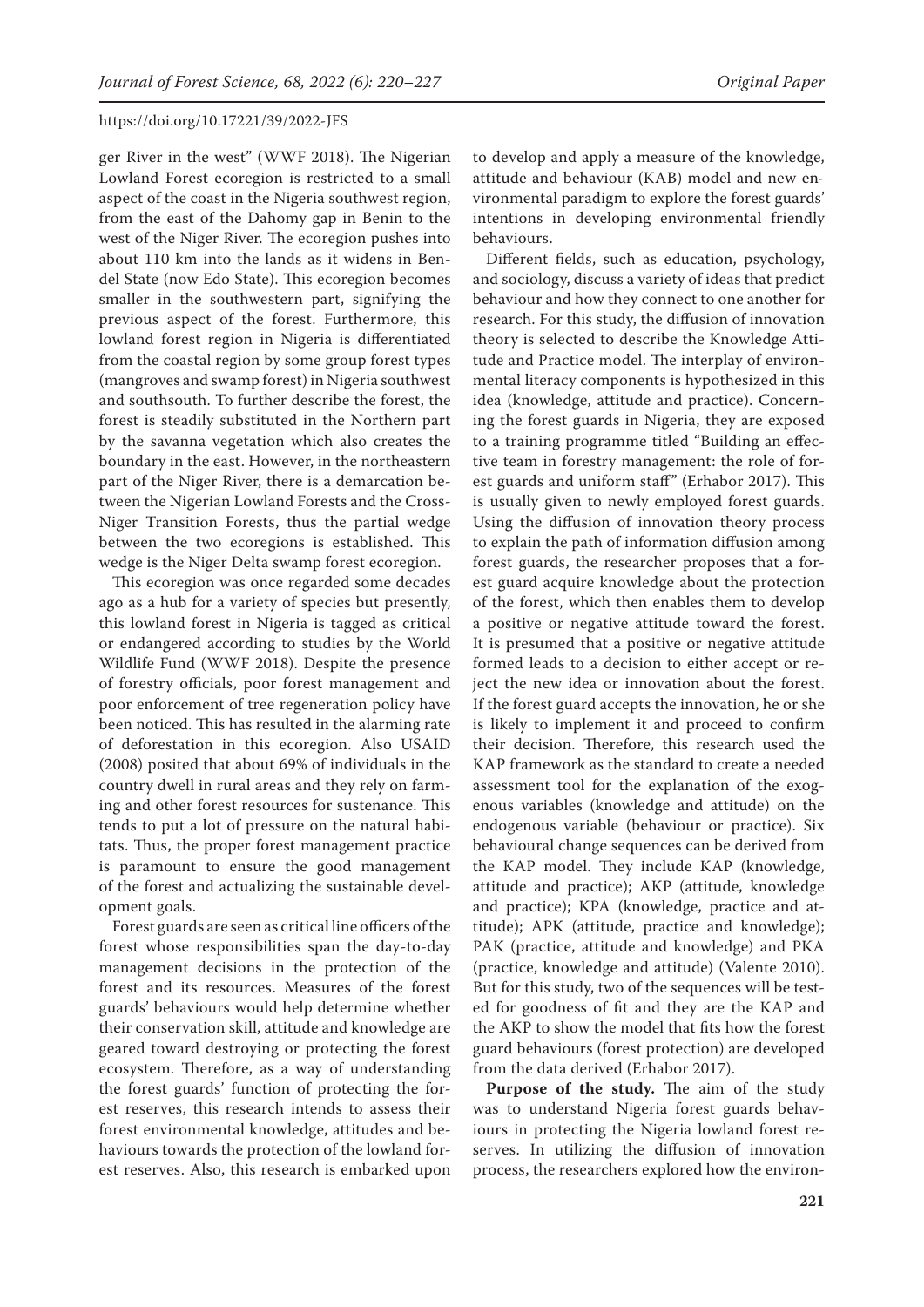mental knowledge affects the forest guards' attitude while the environmental attitude is displayed through their environmental behaviour (KAP). Therefore the KAP framework was applied as the model to explain their environmental behaviour performance in protecting the forest reserves.

**Research questions.** In the study, the research questions are:

1. How well do forest guards' environmental knowledge and environmental attitudes predict their environmental behaviours?

2. Which non-nested model in the KAP behaviour change sequence provides the best fit to the study?

**Hypotheses**. The null hypotheses tested at a 0.05 level of significance include:

– Forest guards' environmental knowledge and environmental attitudes do not significantly predict their environmental behaviours in protecting the forest.

– The goodness of fit index will be significant for any of the non-nested models.

**Review of related literature.** Achieving efficient pro-environmental behaviour in protecting and managing the forest reserves by forest guards is necessary to understand how they value, perceive and behave in relation to environmental change conditions. Hence, the knowledge, attitude and behaviour approach is pertinent to this study. In sustaining biodiversity in a forest, it requires adequate knowledge of ecosystem and the incorporation of such knowledge into practice. Hence, the management of forest areas requires ecological understanding. Although there is a dearth of literature assessing the knowledge of forest guards towards the ecosystem, there are various studies done to examine the knowledge, attitude and behaviour of various environmentalist and environment protection professionals. Adequate environmental knowledge is important as opined by Madsen, when she explained that in achieving adequate protection and restoration of the environment, environmental awareness, knowledge and commitment are necessary (Ernesto 2004). Also, a study was embarked upon by the National Environmental Education and Training Foundation (NEETF) to investigate the environmental knowledge, attitude and behaviour of adult Americans (Ernesto 2004). Hence, the result of the study revealed that the respondents had erroneous knowledge of the environment.

Digby (2010) reported the low environmental knowledge that was derived from the research done by the National Environmental Education and Training Foundation in 1997 and 2001 for both the university students and the national adult population. According to Chien-Yun et al. (2012), "various related studies found that the knowledge well directed affects attitude and practice and that the attitude will directly affect practice or intention except for the degree of impacts, knowledge affecting practice through attitude is better than the knowledge which affects practice directly". Although according to Hines, Hungerford and Tomera as reported by Fah and Sirisena (2014), studies that were conducted in environmental organizations reported a high correlation between knowledge and behaviour towards the environment as compared to the general public or children. Also people are attached to ethics, morals, and culture framework that are different from pragmatic criteria (Chiesura, de Groot 2003). The socio-cultural values are partly influenced by values which are monetary, because the monetary value that people attribute to species diversity often relies on non-economic views related to awareness that is socially inclined for the conservation of species diversity (Martin-Lopez et al. 2009). According to Niaura (2013) opinions which displayed that behaviours that are unfriendly towards the environment can be altered by giving people with knowledge on the environment has been partly approved. However, environmental knowledge is important as Abdul-Waharb (2008) stated that knowledge of the environment is pertinent to inform or effects environmental attitude positively and environmental friendly behaviours According to Singha (2013), inadequately organized institutions which are economically and socially inclined in communities close to the forest and have inadequate holistic efforts with goal driven initiatives were seen as part of the prominent factors responsible for widening gap between performance and perception of the functions materials associated to societal development in villages close to the forest.

## **MATERIAL AND METHODS**

This study employed a correlational research design. The study's population is made up of the whole Forest Guard force that protects Nigeria's lowland forest reserves. The Nigerian lowland forest is mostly found in the following states: Cross River, Edo, Ekiti, Ondo, Osun, Ogun, and Oyo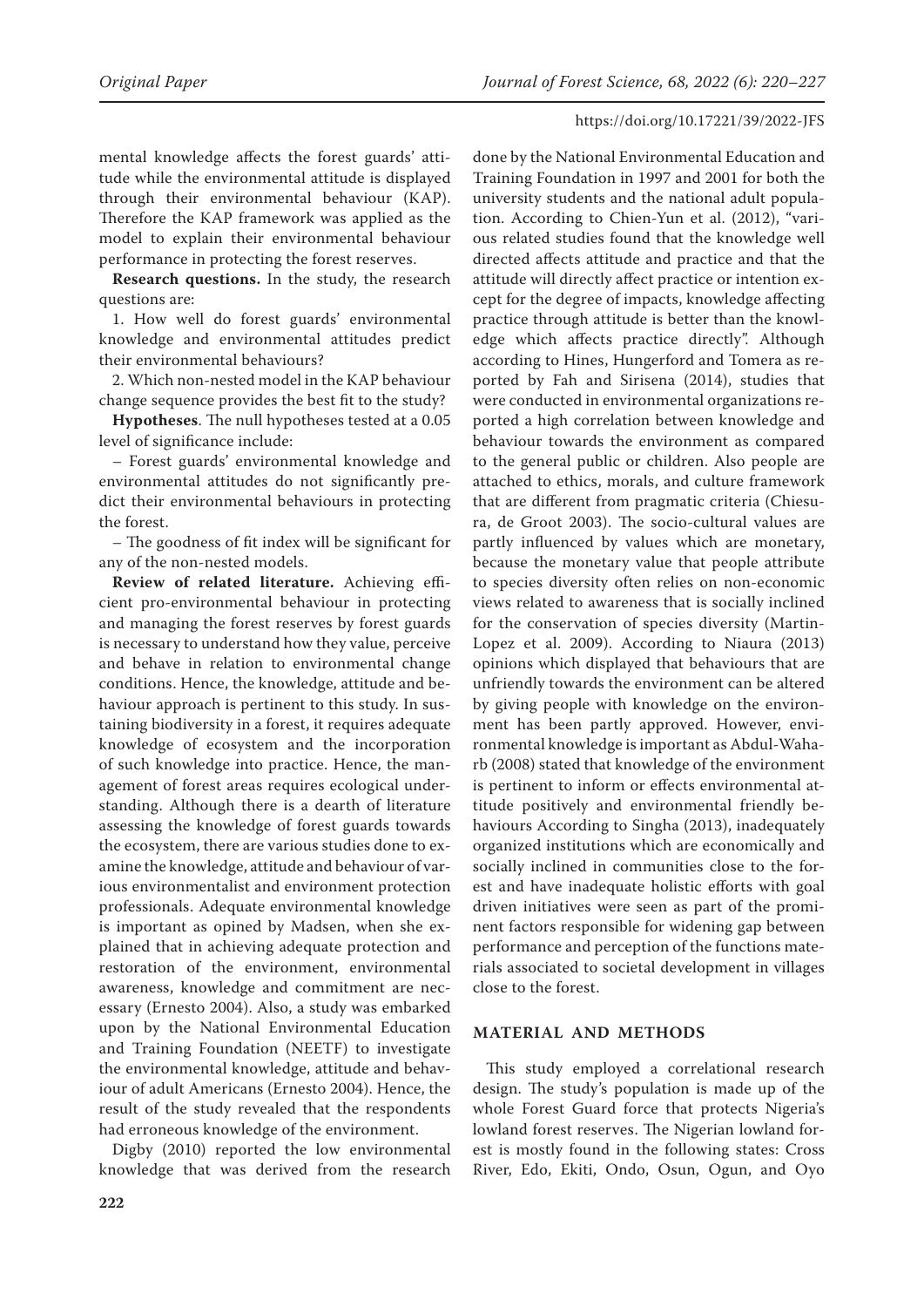(Blaser et al. 2011). Forest guards are the uniformed field staff that has closer contacts with the forest and its resources.

The sample of 249 respondents (28.9% of the population) was selected by a simple random sampling technique of balloting by replacement. First, four states were randomly selected from the seven lowland rainforest ecoregion states. Second, 28.9% of the forest guards in each of the selected states were randomly selected for the study (that is 50% from each of the four states).

The instrument for the study was a questionnaire adapted from the New Environmental Paradigm NEP for the attitude items and the third Minnesota Report Card on Environmental Literacy (Digby 2010) for the knowledge and behaviour items. Both instruments had been tested for reliability, for the NEP scoring a range of about 0.70 to 0.80 in the value of Cronbach's alpha coefficient (Dunlap et al. 2000). While the third Minnesota Report Card on Environmental Literacy had a reliability of 0.73 and 0.62 for the knowledge and behaviour items, respectively (Digby 2010). The instrument used for this study was validated by three experts in this forestry and related discipline. Two specialists were picked from the Edo state Ministry of Environment and Public Utilities Department of Forestry and the University of Benin's Department of Health, Safety, and Environmental Education. The third expert was a professor at the University of Benin's Department of Forestry and Wildlife, and the experts conducted a content validity test on the questionnaire. The researchers assessed the reliabilities of each subscale of the instrument to establish the questionnaire's internal consistency. The coefficient alpha for the knowledge subscale is 0.792, while the coefficient alpha for the attitude subscale is 0.650. The coefficient alpha for the behaviour subscale is 0.759. The figures show that each portion is trustworthy.

There were four sections to the questionnaire. Section A collected demographic information from respondents, whereas Section B focused on the respondents' knowledge of forest management. The researcher used a three-point multiple-choice test to evaluate the respondents' understanding of forest management. A total of forty questions were asked, and the respondents were given the option of giving an erroneous response (0) or a right answer (1). As a result, a maximum score of forty (40) and a minimum score of zero (zero) were possible (0). The respondents were then divided into three

groups: those with a high level of knowledge about forest conservation, those with a moderate level of knowledge, and those with a low level of knowledge about forest conservation. The attitude part, Section C, consisted of 10 questions modified from the NEP2000 scale. The respondents' attitudes regarding forest conservation were measured using a four-point Likert-type response scale (1 – strongly disagree, 2 – disagree, 3 – agree, and 4 – strongly agree). One (1) was allocated to the least desirable environmental attitude, while four (4) was given to the most favoured reaction (4). The higher the respondent's score, the more concerned they are about the environment. The lowest total score that could be assigned was ten (10) and the highest possible score was forty (40). The respondent's total score of 10 to 25 was classified as negative, while a score of 26–40 was classified as positive. Negatively phrased queries were treated differently.

Section D comprised questions about the respondents' forest protection behaviour in the forest. The ratings ranged from 1 to 4, with 1 denoting never, 2 denoting seldom, 3 denoting frequently, and 4 denoting very frequently. A ten (10) was attributed to non-demonstration of environmental behaviour reaction, and a forty (40) was assigned to the highest exhibited environmental behaviour response (40). The higher the score, the more enthusiastic the respondent is about taking part in pro-environmental actions. High scores suggest someone who has a lot of influence and engages in a lot of proenvironmental behaviours when it comes to forest conservation. The researchers administered the research instrument with the assistance of five trained research assistants who travelled to various authorized forestry department stations around the study area. The goal of the study was explained to the area forest officer (head of units) on the ground as well as to the respondents. The researcher or research assistants then asked permission from the head of each unit to conduct the questionnaire to the forest guards. The researchers and study assistants quickly retrieved the surveys after the respondents had completed them. SPSS (Version 21, 2020) and IBM SPSS AMOS (Version 18.0, 2016) software were used for all statistical methods. The prediction ability of the KAP behavioural sequences model was estimated using a structural equation model. The chi-squared test (2), resilience of mean square error approximation (*RMSEA*), comparative fit index (*CFI*), Tucker-Lewis index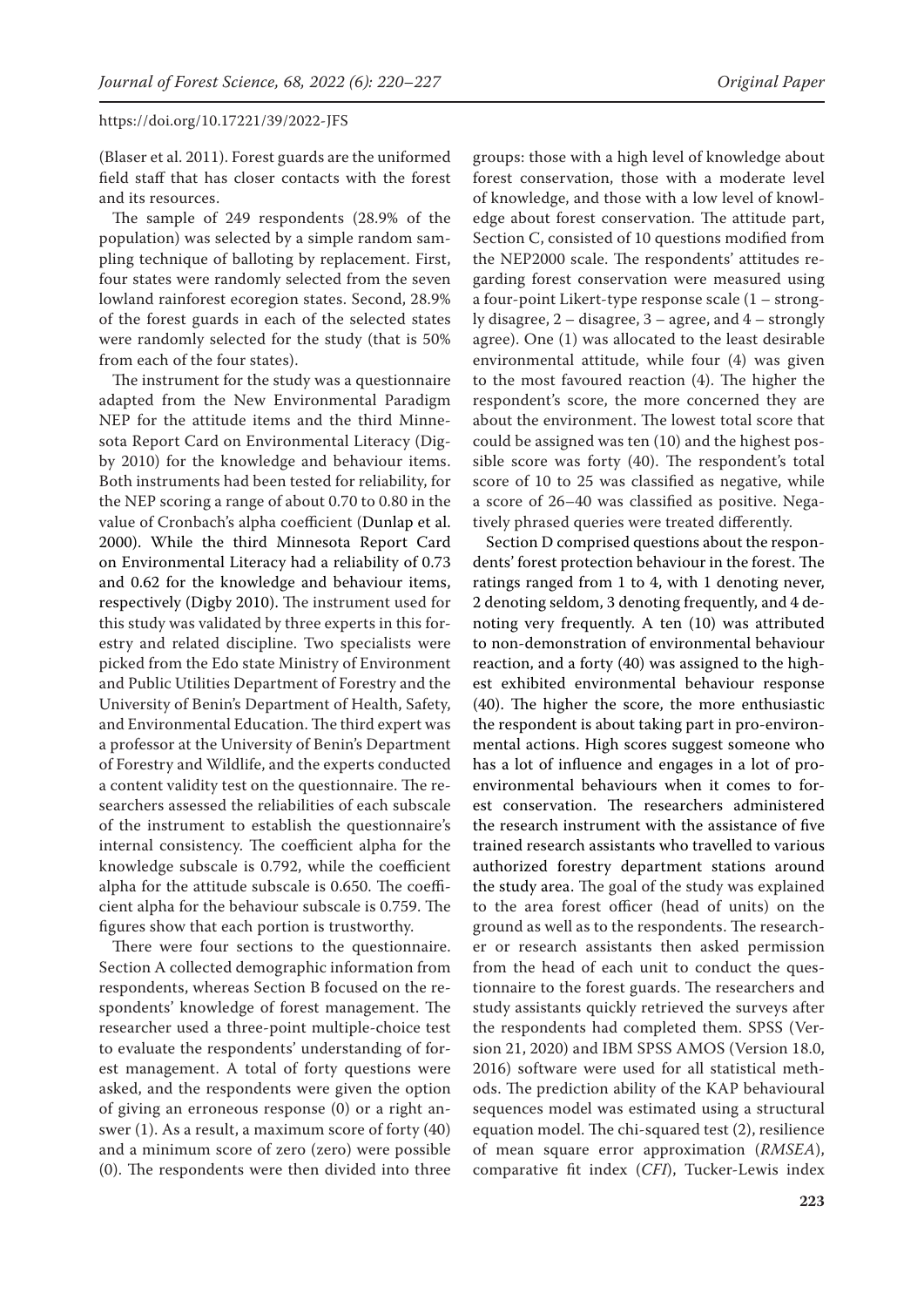(*TLI*), and normed fit index were used to evaluate the model's fit (*NFI*). A good match was defined as an *RMSEA* index value less than 0.05, while values up to 0.1 were acceptable as moderate fits. Values above 0.95 indicated a good match for the *CFI*, however values as low as 0.8 were acceptable. The *TLI* and *NFI* indices had values close to 0.90– 0.95 indicating a very excellent fit of the model. The squared multiple correlations were used to calculate the proportion of variation explained by each model (*R*<sup>2</sup> *SMC*).

## **RESULTS**

The findings of the study are presented based on the hypothesis tested.

**Hypothesis one: Forest guards' environmental knowledge and environmental attitudes do not significantly predict their environmental behaviours in protecting the forest.** The required criteria of this statistical analysis were determined prior to beginning the multiple regressions (hierarchical). Given the two independent variables to be examined, a sample size of 249 was sufficient. The criterion of uniqueness was also satisfied. According to the correlation data, no independent variable was significantly correlated, and the collinearity statistics, tolerance and Variance Inflation Factor (*VIF*), were all within an acceptable range (tolerance values greater than 0.10 and *VIF* value less than 10). As a result, the requirement of multicollinearity was also declared sufficient. The researchers also examined residual and scatter plots, which revealed that the requirements of normality, linearity, and homoscedasticity were met (Pallant 2001).

As a result, behaviour was used as the dependent variable in a two-step hierarchical multiple regression. At the first step of the regression, the knowledge variable was entered, and then the attitudes variable was entered at the second stage. Table 1 shows the intercorrelations between the many regression variables, whereas Table 2 shows the regression statistics.

Table 1 shows a substantial moderate positive association between behaviour and knowledge  $(r = 0.569, P > 0.05)$ , as well as a significant weak positive relationship between behaviour and attitude ( $r = 0.298$ ,  $P > 0.05$ ). However, the table shows that knowledge and attitude have a significant, weak, and positive link (*r* = 0.299, *P* > 0.05).

Table 1. Inter-correlation between the variables of study (for all the variables  $N = 249$ )

| Correlation                  | Variable  | Behaviour | Know  | Attitude |
|------------------------------|-----------|-----------|-------|----------|
|                              | behaviour |           | 0.569 | 0.298    |
| Pearson<br>correlation       | know      | 0.569     |       | 0.299    |
|                              | attitude  | 0.298     | 0.299 |          |
| Significance<br>$(1-tailed)$ | behaviour |           | 0.000 | 0.005    |
|                              | know      | 0.000     |       | 0.005    |
|                              | attitude  | 0.005     | 0.005 |          |

Only knowledge contributed substantially to the regression model at stage one,  $F(1, 247) = 34.97$ ,  $P > 0.05$ , and accounted for 32.40% of the variation in behaviours according to the hierarchical multiple regression. When the attitude variable was included at stage two, both knowledge and attitude explained an extra 34.2% of variance in behaviour, and the difference in  $r^2$  was significant,  $F(2, 246) = 18.69, P > 0.05$ . As a result, the null hypothesis that forest guard's environmental knowledge and attitude do not significantly affect their behaviour is rejected. It demonstrates that forest guard's environmental behaviour is substantially predicted by a mix of knowledge and attitude.

However, the attitude variable explained only 1.8% of the variation in behaviour in the model. This indicates that the attitude variable did not contribute significantly to the prediction of behaviour in the model ( $t = 1.401$ ,  $P > 0.05$ ). As shown in Table 2, knowledge had a significant positive regression weight ( $B = 0.569$ ,  $P > 0.05$ ), implying that forest guards with higher scores on these measures were more likely to behave in a pro-environmental manner toward the forest. While attitude has a non-significant positive weight ( $B = 0.146$ ,  $P > 0.05$ ), it does

Table 2. Summary of hierarchical regression analysis for variables predicting behaviour (*N* = 249; dependent variable: behaviour)

| Variable  | B     | F       | t.       | SE.   | R | $R^2$       |
|-----------|-------|---------|----------|-------|---|-------------|
| Stage 1   |       | 34.973* |          |       |   | 0.569 0.324 |
| Knowledge | 0.569 |         | $5.914*$ | 0.079 |   |             |
| Stage 2   |       | 18.698* |          |       |   | 0.585 0.342 |
| Knowledge | 0.527 |         | $5.262*$ | 0.082 |   |             |
| Attitudes | 0.140 |         | 1.401    | 0.150 |   |             |

\**P* **<** 0.05; *B* – beta value; *F* – *F*-value; *t* – *t*-value; SE – standard error;  $R$  – Pearson correlation;  $R^2$  – coefficient of determination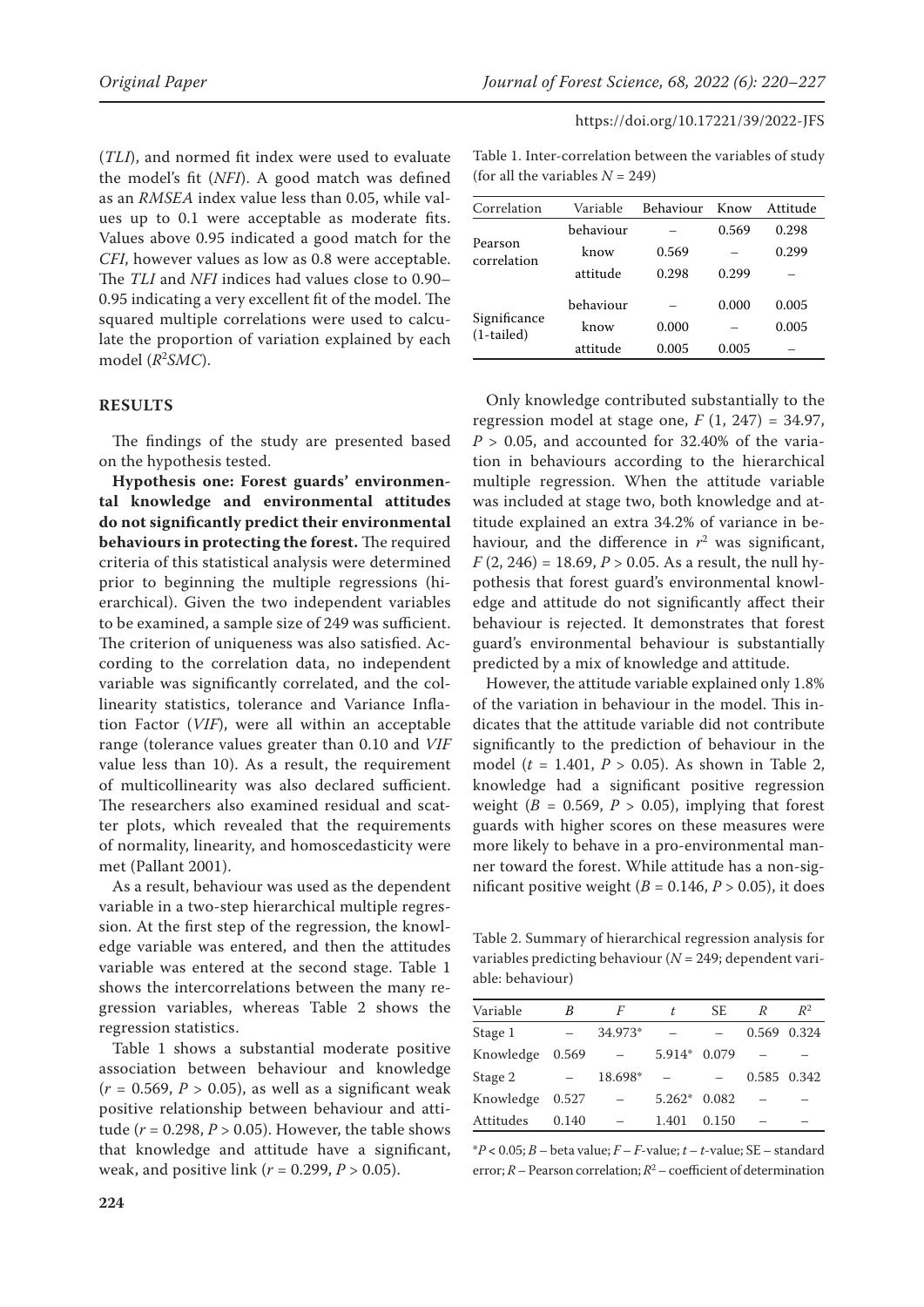not appear to play a role in the multiple regression model. As a result, both independent factors were responsible for 34.2% of the variation in behaviour. Based on the results, the knowledge variable appears to be a better predictor of behaviour. Supporting this conclusion is the strength of the bivariate correlation between knowledge and behaviour, which was 0.569, *P* < 0.05 (indicating an increase in knowledge leads to an increase in behaviour), as well as the comparable correlation partialling out the effect of the attitude variable, which was 0.527, *P* < 0.05. This partial correlation can be seen in Table 3.

**Hypothesis two: The goodness of fit index will be significant for any non-nested models.** This study adopted two models to describe the path for the development of environmental behaviours by knowledge and attitudes of the forest guards. They are seen as the behavioural change sequence of KAP and AKP.

Table 4 reveals the fit index for each of the nonnested models with respect to the data model fit. As revealed by the table, model two seems to fit better than model one. Model one (KAP) has a calculated chi-squared of 24.08, degree of freedom 1 and *P* < 0.05. This indicates that the model and the data are significantly different. The normal fit index (*NFI*) was 0.36, while the root mean square error of approximation (*RMSEA*) was 0.56. The model's *GFI* (goodness of fit index) was 0.84, while the comparative fit index (*CFI*) was 0.34. All of these factors point to the model not being a good match for the data.

As a result, the chi-squared value for model two  $(AKP)$  was 1.989, with a degree of freedom  $(df)$  1 and a significance level of 0.05. This shows that the model fit and the data from the research are not significantly different. The root mean square error of approximation (*RMSEA*) was 0.116, the normal fit index (*NFI*) was 0.947, the comparative fit index (*CFI*) was 0.972, goodness of fit index (*GFI*) was 0.983 and adjusted goodness of fit index (*AGFI*)

Table 3. The bivariate and partial correlations of the predictors with forest guards behaviour to the forest

| Predictors | Correlation between<br>each predictor and<br>the behavior index | Correlation between<br>each predictor and<br>the behavior index<br>controlling for the<br>other predictor |
|------------|-----------------------------------------------------------------|-----------------------------------------------------------------------------------------------------------|
| Know       | 0.569                                                           | 0.527                                                                                                     |
| Attitude   | 0.298                                                           | 0.163                                                                                                     |

Table 4. Data model fit

| Model          | Chi-squared<br>(df, <i>P</i> -value) | RMSEA NFI CFI GFI AIC |  |                      |
|----------------|--------------------------------------|-----------------------|--|----------------------|
| 1              | 24.08<br>(1, P < 0.05)               | 0.56                  |  | 0.36 0.34 0.84 34.08 |
| $\overline{2}$ | 1.99<br>(1, P > 0.05)                | 0.12                  |  | 0.95 0.97 0.98 11.99 |

*RMSEA* – Root mean square error of approximation; *NFI* – normal fit index; *CFI* – comparative fit index; *GFI* – good fit index; *AIC* – Akaike information criterion

Table 5. Path coefficient for model two (AKP)

| Relationship           |          | Path coefficient Standard coefficient |
|------------------------|----------|---------------------------------------|
| $Know \times$ attitude | 0.549    | 0.299                                 |
| Behavior $\times$ know | $0.405*$ | 0.569                                 |

 $^{*}P < 0.05$ 

was 0.896. These indicators suggest that the AKP model seems to fit better than the KAP model.

Hence in comparing the relative fit of both model one and model two, the Akaike Information Criterion (*AIC*), which is used to compare models, reflected the discrepancy between models implied and the observed covariance matrices were used. The model one *AIC* value is 34.08 while the *AIC* value for model two (AKP) is 11.99. AIC value for model two is lower than that of model one. Hence this shows that model two (AKP) meets the absolute threshold for good fit compared to model one for the data from the study. It can be deduced that the forest guard's behavioural change sequence follows the Attitude-Knowledge-Behaviour path.

On examination of the correlation results from the preferred model fit (AKP), it can be deduced that all the constructs in the present study were positively correlated with each other. The path coefficients and their significance levels for each link are shown in Table 5. All paths were significant except for the link between knowledge and attitude which was not statistically significant.

## **DISCUSSION**

This study was designed to test the model which the forest guard data on KAP suit the data acquired from the research. Data were collected and analyzed using SPSS version 21 and AMOS. The discussion was based on the findings from the research questions and hypotheses.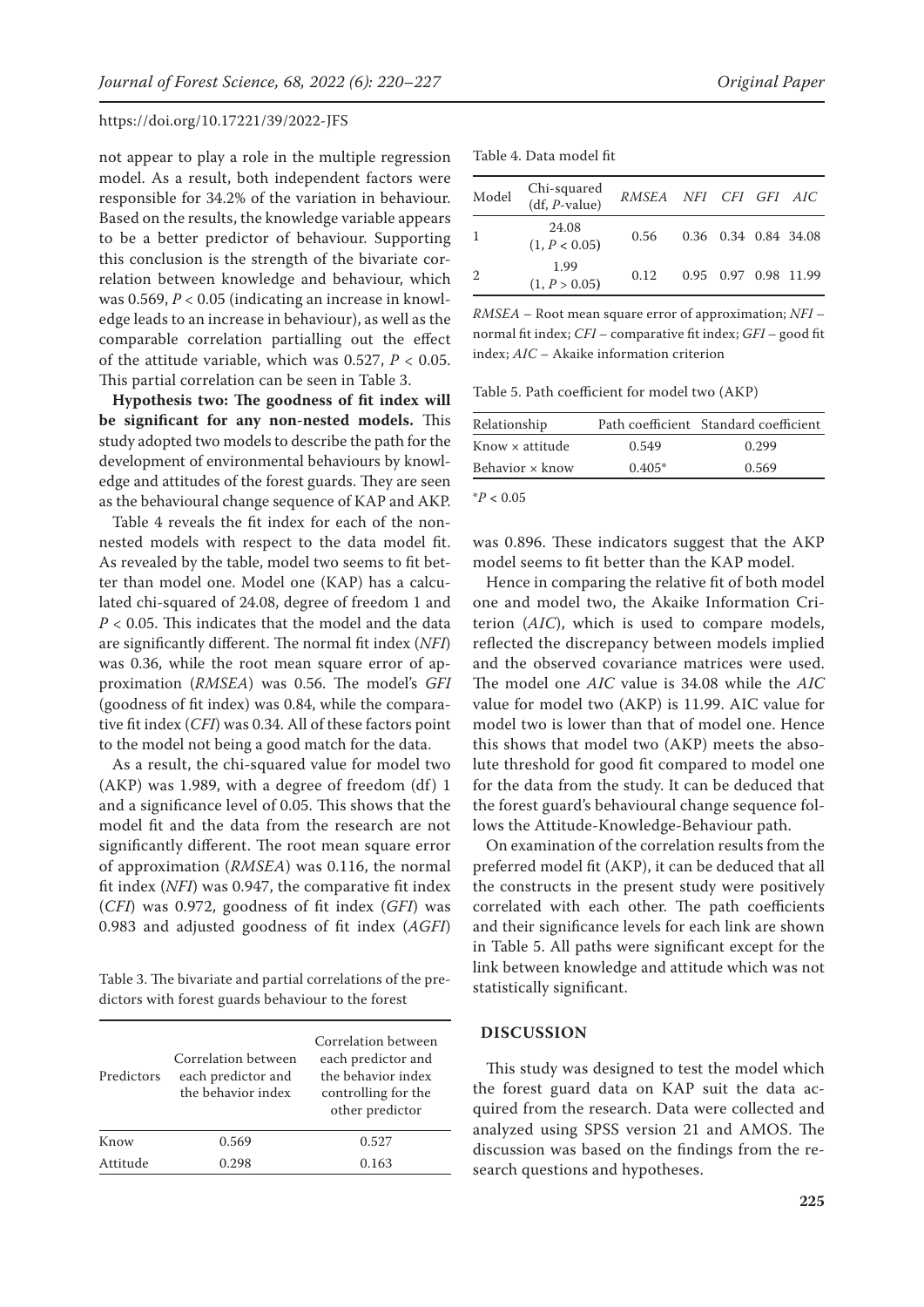However, from the hierarchical multiple regression done in this study, the researcher observed a weak positive relationship between knowledge and attitude. This is in line with the work of Coyle (2005) and Koupal and Krasny (2003) when they reported a positive but weak association between increased environmental attitude and behaviour changes to protect the environment. The researcher observed an overall moderate correlation *r* = 0.569 between knowledge and behaviour. These findings were substantiated by Hines, Hungerford and Tomeraas and reported by Erhabor (2017), when studies that drew from a population of individuals in environmental organizations had a correlation  $r = 0.691$  compared to members of the general public. To ascertain the prediction of knowledge and attitudes to environmental behaviours, it was observed that the combination of both significantly predicted the ecological behaviours of the forest guards. The knowledge variable explained 32.4% of the variance in forest guards' environmental behaviours while attitude explained only 1.8% of the variance of the forest guards' environmental behaviours.

In view of this a structural equation modelling (SEM) was applied to test the appropriate path from the two non-nested models that fits the data for the study based on the KAP model derived from the diffusion of innovation theory. To test the goodness of fit of both models, various indices (chi-squared, *RMSEA*, *NFI*, *CFI*, *GFI* and *AIC*) which acted as indicators were used to compare which model appropriately fits the data or the preferred path with which the forest guards' environmental behaviours developed. With reference to Table 5 it can be deduced that model two which reveals that the attitude variable is affected by knowledge which has a direct effect on the forest guard behaviours towards the forest. Therefore from the behaviour change sequence stated by Valente (2006), the AKP path or sequence signifies that the forest guards' environmental behaviours developed based on their affinity to the forest.

# **CONCLUSION**

Using studies like this as a baseline to better understand forest guards' environmental knowledge, attitudes, and behaviours in protecting Nigeria's lowland forest reserves can help educators, trainers, and seminar organizers better target their environmental literacy and performance efforts toward improving forest guards' performance in effectively managing the forest. According to the findings of the study, forest guards' knowledge of the forest is a stronger predictor of their environmental behaviours, and their behavioural change sequence is geared toward growing affinity to the forest. As a result, forest guards should be encouraged to study and be conscious of their current knowledge, abilities, competence, attitude, and conduct.

**Recommendations.** Based on the findings of this study, the following recommendations are proposed.

– All forest guards should attend seminars and symposiums with the goal of increasing effort and perseverance, increasing preparedness for action, increasing success visualization, lowering stress arousal, and having fewer intrusive negative thoughts when managing the forest and its resources.

– As the study demonstrated, the Attitude-Knowledge-Practice (AKP) sequence explains better the behaviour of forest guards in safeguarding forest reserves, this will assist to enhance their affinity to the forest and self-efficacy. Future research might be undertaken utilizing direct observations and interview methods for defining a forest guard KAP, based on the fact that this study used a survey instrument with self-reported behaviours.

– From the regression analysis, it can be inferred that knowledge-based training programmes such as seminars, mentoring lectures, coaching, study tour, case study and others should be conducted to improve the knowledge base of the forest guards.

– In view of the AKP model accepted for this study, the government and other stakeholders should provide appropriate incentives or encouragement to increase the zeal and interest of the forest guards in protecting the forest.

– Further studies should focus on a larger and more diverse sample by gender, geography and ethnicity to seek insight into KAP of forest guards in other geographical locations.

**Acknowledgement.** My profound gratitude goes to Prof. Ikponmwosa Owie my project supervisor, who indeed is a father, for his guidance and corrections which made this project successful.

## **REFERENCES**

Abdul-Waharb S.A. (2008): Preliminary investigation into the environmental awareness of the Omani public and their willingness to protect the environment. American Journal of Environmental Sciences, 4: 39–49.